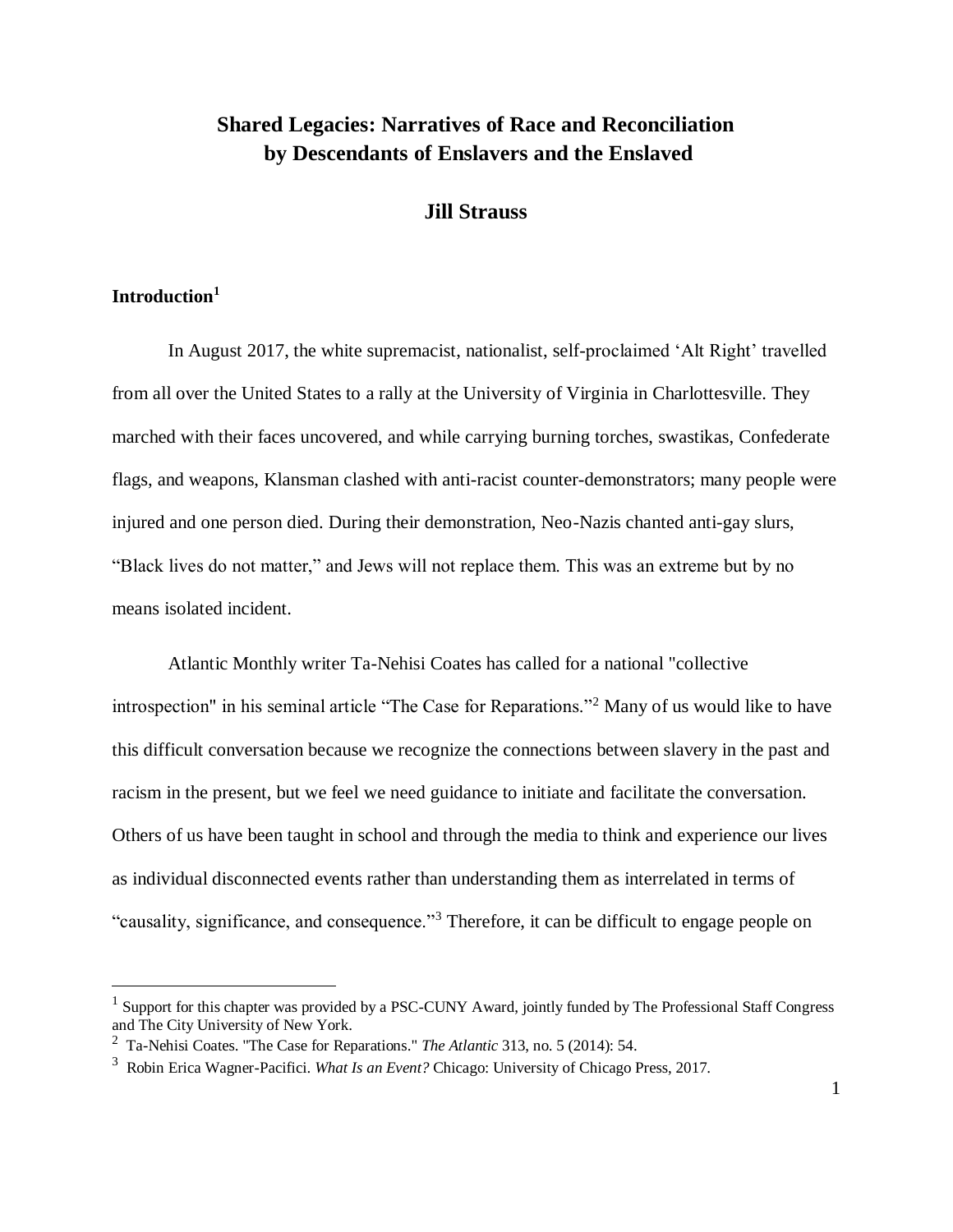issues that happened historically because they believe these issues have nothing to do with contemporary social issues or the future when in fact the past and how we remember the past in the present has everything to do with what is to come. Likewise, some do not believe that we, in the present, should be held accountable for what our ancestors did, or they think that discussing a family's connections to slavery would be somehow disloyal. Moreover, acknowledging slavery at a national level brings into question the very creeds of the nation and, by extension, our cultural identity. This is why many of us would prefer to avoid the difficult conversations required of reckoning with the past despite the reality that we cannot have reconciliation<sup>4</sup> and real justice without truth-telling and accountability. As historian James Livingston notes in his article on universities with historic connections to slavery, "it's only when we acknowledge that we ourselves are the barbarians that we can stop running from the past and start learning from it." $5$ 

Coming To The Table (CTTT) is one organization that seeks to find "meaning and healing in the process of creating justice and promoting accountability<sup>56</sup> by remembering the past in the present for healing, acknowledgment, and action (repair) at local and national levels. This chapter describes how CTTT applies the principles and values of restorative practices for

<sup>&</sup>lt;sup>4</sup> The term 'reconciliation' implies that there was some kind of relationship in the past, and in the context of righting historical wrongs, how can there be reconciliation between people in the present who have never met? However, I agree with Weyeneth that the interdependent, complicated relationships between masters and their slaves shaped each other and our nation until today.

<sup>5</sup> James Livingston. "Don't Repress the Past." *The Chronicle of Higher Education* (2015). Published electronically November 20, 2015[. http://chronicle.com/.](http://chronicle.com/)

<sup>&</sup>lt;sup>6</sup>Mark S. Umbreit, Betty Vos, Robert B. Coates, Elizabeth, Lightfoot. "Restorative Justice in the Twenty-First Century: A Social Movement Full of Opportunities and Pitfalls." *Marquette Law Review* 89, no. 2 (Winter 2005 2005): 251-304.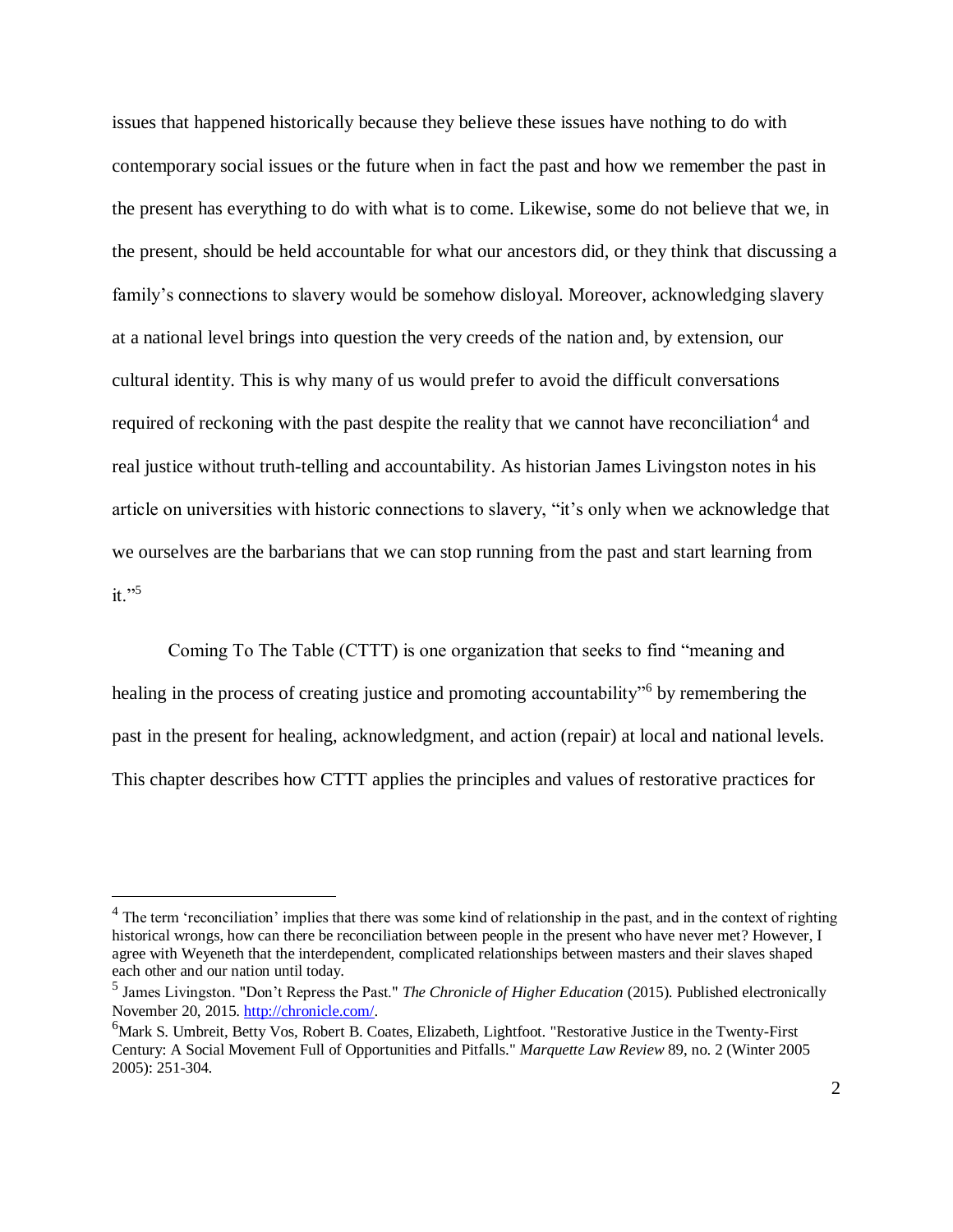"repairing the harm as much as possible, both concretely and symbolically"<sup>7</sup> for a sustainable transformation to a more fair and equitable society. Coming To The Table is unique in its understanding of trauma and healing and how this understanding can break the cycles of violence. CTTT is based in the Center for Justice and Peacebuilding (CJP) at Eastern Mennonite University (EMU). CJP started out as the Conflict Transformation Program, created by scholar practitioner John Paul Lederach in the 1980s. Although the name has been changed, the effort for the transformation of conflict as well as the deeper, more contested, historical issues, is fundamental to restorative justice theory and practice. Restorative justice is focused on repairing harm by creating the conditions to express human needs, develop relationships, enable accountability, and foster growth. This theory and practice inform CTTT and its mission and vision by furthering the restorative justice field to include efforts at historical dialogue for reconciliation, societal transformation, and the generative possibilities of taking action.

#### **What is Coming To The Table?**

 $\overline{a}$ 

Founded in 2006 by descendants of slaveholders and enslaved people, and with the continued guidance and support of the Center for Justice and Peacebuilding, Coming To The Table envisions the United States as "a just and truthful society that acknowledges and seeks to heal from the racial wounds of the past—from slavery and the many forms of racism it spawned."<sup>8</sup> Examining our history of settler colonialism and slavery through a restorative lens

<sup>7</sup> Howard Zehr. *The Little Book of Restorative Justice.* The Little Books of Justice and Peacebuilding. Revised and updated ed. New York: Good Books, an imprint of Skyhorse Publishing, Inc., 2015.

<sup>8</sup> http://comingtothetable.org/about-us/vision-mission-values/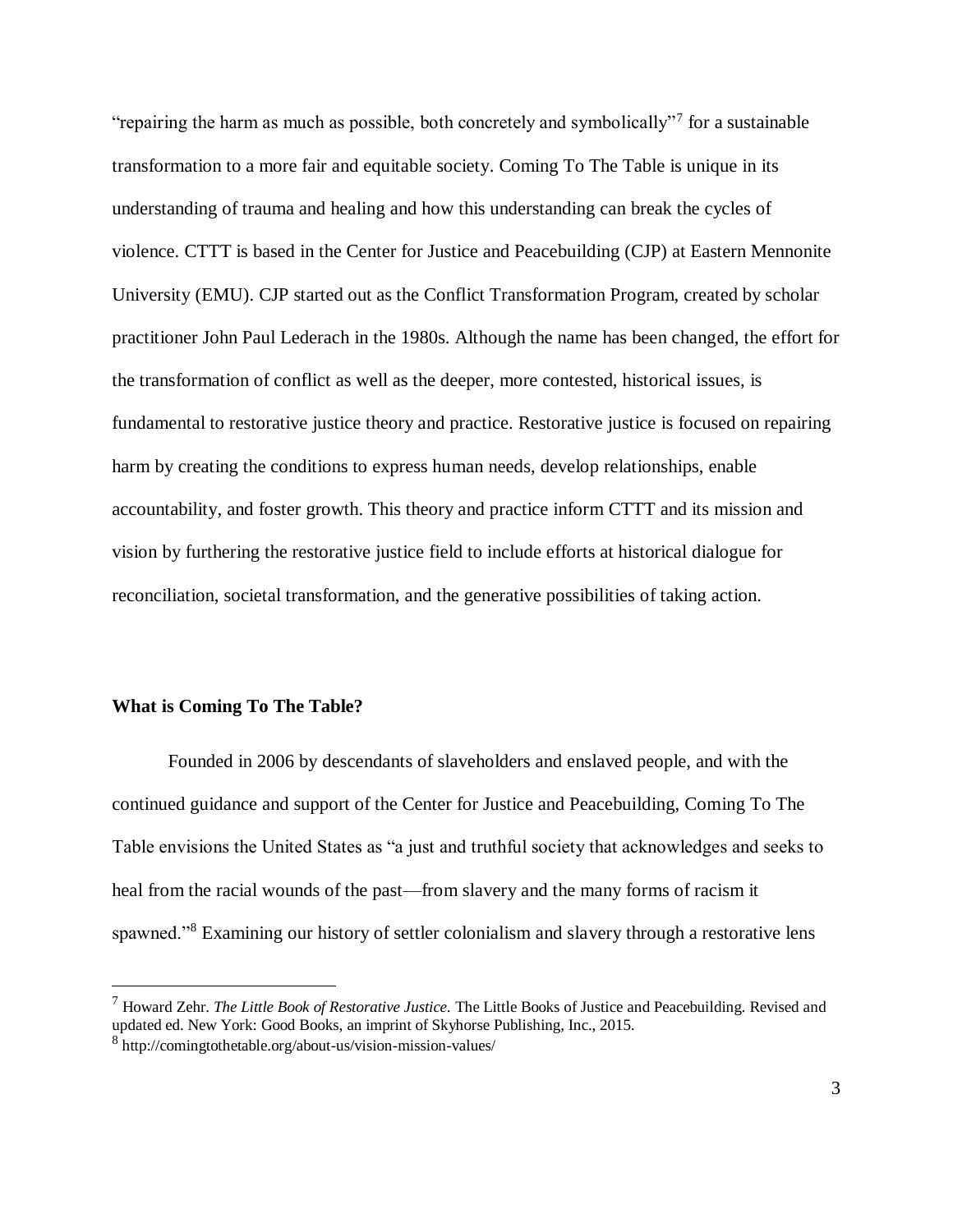allows for a framing of "collective introspection"<sup>9</sup> to uncover and reflect upon the complex and painful truths of a racial past in order to determine what is possible in the present to address and repair the wrongdoing, and thereby shape a new legacy.

The framework for Coming To The Table is founded on four interrelated areas of practice:

- 1. **Facing History** researching, acknowledging, and sharing personal, family and community histories of race with openness and honesty;
- 2. **Making Connections** connecting to others within and across racial lines in order to develop and deepen relationships;
- 3. **Healing Wounds** exploring how we can heal together through dialogue, reunion, ritual, ceremony, the arts, apology and other methods;
- 4. **Taking Action** actively seeking to heal the wounds of racial inequality and injustice and to support racial reconciliation between individuals, within families, and in communities.<sup>10</sup>

These four areas were developed out of racial justice theory and practice through a restorative justice lens combined with the methodology of Strategies for Trauma Awareness and Resilience (STAR), another CJP initiative.<sup>11</sup> STAR was designed to develop awareness of the impacts of trauma, interrupt cycles of violence, and increase resilience at all levels of society.

<sup>9</sup>Ta-Nehisi Coates. "The Case for Reparations." *The Atlantic* 313, no. 5 (2014): 54.

<sup>10</sup> http://comingtothetable.org/about-us/coming-table-approach/

<sup>&</sup>lt;sup>11</sup> David Yoder. "Desire to Address, Heal, Traumatic Legacy of U.S. Slavery Sparks Growth in Coming to the Table Group." Eastern Mennonite University. https://emu.edu/now/news/2014/06/desire-to-address-heal-traumatic-legacyof-u-s-slavery-sparks-growth-in-coming-to-the-table-group/.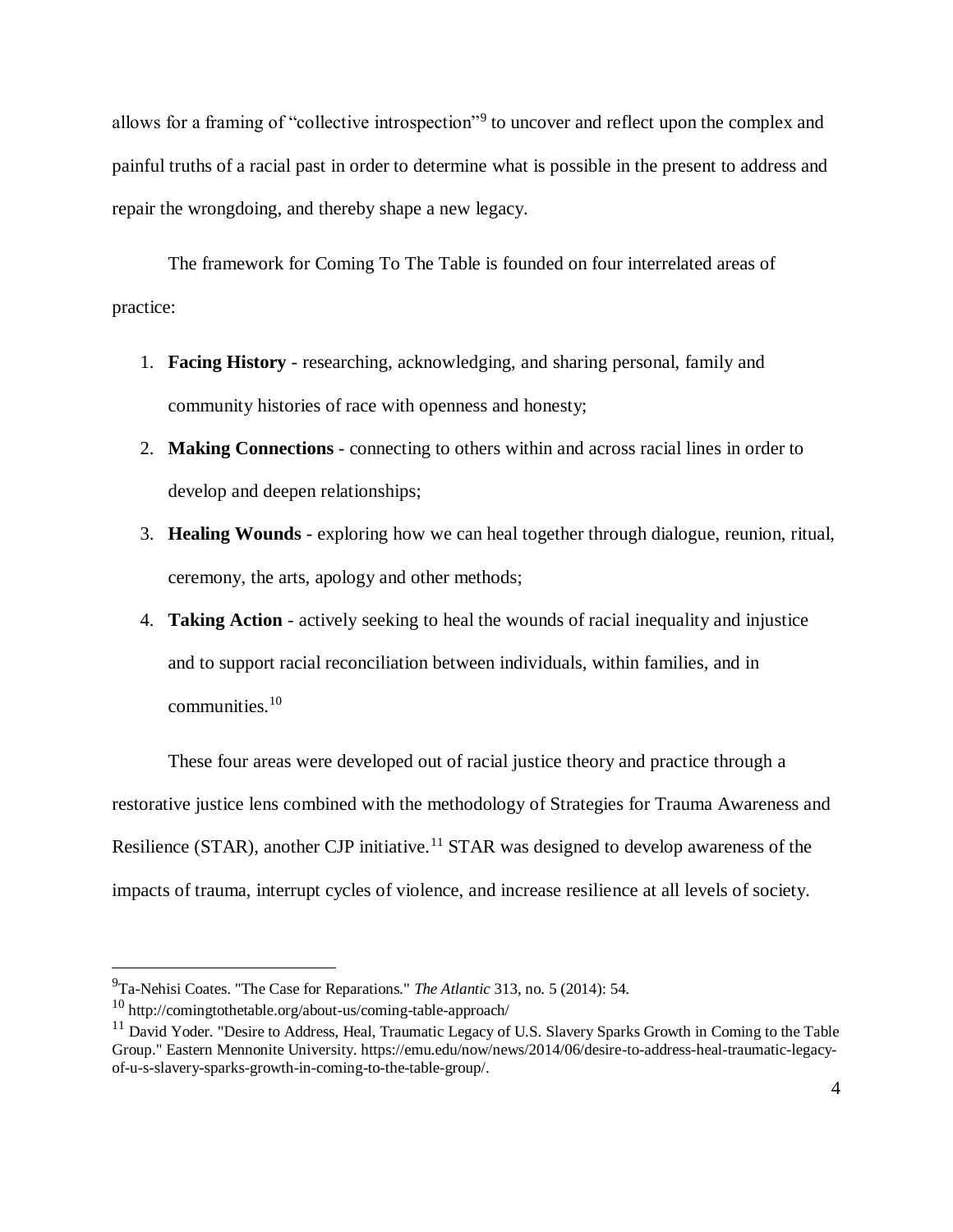Created to address the trauma of the events of September 11, 2001, STAR "equip[s] community leaders to understand the dynamics of trauma and healing, and their linkage to issues of conflict, justice and peace."<sup>12</sup> To engage in the difficult conversations of slavery and racism, CTTT uses the peacemaking circle process<sup>13</sup> to face history, make connections, heal wounds, and take action.

The circle process is an indigenous model integrated with contemporary practices of consensus-building, dialogue, and conflict transformation. The talking piece (any item that has special meaning to the facilitator and/or the group) and the circle format both serve to equalize power relationships, allowing everyone to be heard through storytelling. The one who holds the talking piece has their turn to speak while others listen and support the speaker.<sup>14</sup> "How we are treated, how we participate, who is involved, how we are heard: these factors give us a sense of whether or not we have experienced justice."<sup>15</sup> CTTT was founded on the belief that all voices matter. When we feel respected and heard, we tend to be more open to hearing other viewpoints and considering the larger picture. What begins in dialogue has the potential to move to collective action for positive social change.

I first learned about Coming To The Table while attending trainings at the Center for Justice and Peacebuilding (CJP) at Eastern Mennonite University (EMU). I participated in my first STAR training in 2004 which happened to coincide with meetings between the descendants

<sup>12</sup> http://www.emu.edu/cjp/star/training/

<sup>13</sup> [http://www.livingjusticepress.org/index.asp?Type=B\\_BASIC&SEC=%7B51F9C610-C097-446A-8C60-05E8B4599FE7%7D](http://www.livingjusticepress.org/index.asp?Type=B_BASIC&SEC=%7B51F9C610-C097-446A-8C60-05E8B4599FE7%7D) <sup>14</sup> <http://www.tolerance.org/blog/talking-circles-restorative-justice-and-beyond>

<sup>15</sup> Kay Pranis, Barry Stuart, and Mark Wedge. *Peacemaking Circles : From Crime to Community.* (St. Paul: Living Justice Press, 2003).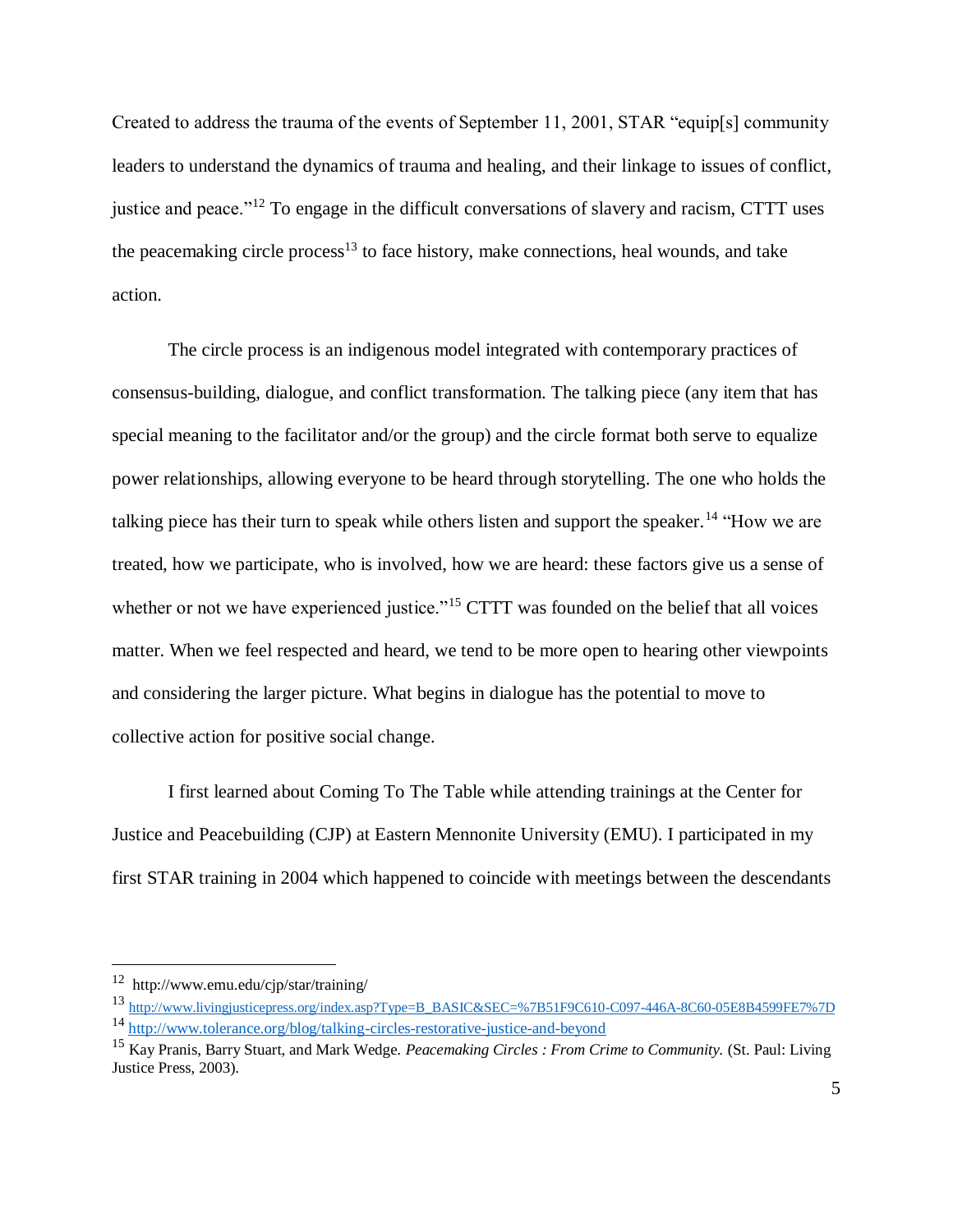of Sally Hemmings and Thomas Jefferson. These historic events did not go unnoticed at CJP, given its vision and mission, not to mention its location in Virginia, also the home of Jefferson's Monticello where many of those meetings initially took place. When I returned to EMU two years later to take a course at the Summer Peacebuilding Institute, I learned of the founding of Coming To The Table. CTTT was to be based there since it was started by EMU's groundssupervisor, Will Harrison, whose ancestors were slaveholders, along with Susan Hutchison who is a Jefferson descendant. Coming To The Table is the first national organization bringing together descendants with a shared history and heritage of slavery and racism to *engage with the past in the present for a different future*.

I had followed Coming To The Table from its inception but only joined in 2014 when an open invitation was made to all who recognize the injustice of slavery and racism in the past and present, and who want to work for racial healing and social change. Being part of CTTT has inspired me to do genealogical research into my own conflicted German Jewish history and heritage. Wendy Zierler begins her article, "My Holocaust Is Not Your Holocaust: 'Facing' Black and Jewish Experience in The Pawnbroker, Higher Ground, and The Nature of Blood," with the question, "what is to be gained by drawing comparisons between the African Diaspora experience of slavery and the Jewish experience of the Holocaust?"<sup>16</sup> In fact, there is considerable evidence and literature comparing, contrasting, and linking the Black and Jewish ethnic and social experience, so this journey I am undertaking is not unprecedented. For example, slave spirituals, "expressed a yearning for a better life [and] claimed identification with

<sup>&</sup>lt;sup>16</sup> Wendy Zierler. "My Holocaust Is Not Your Holocaust: 'Facing' Black and Jewish Experience in the Pawnbroker, Higher Ground, and the Nature of Blood." *Holocaust and Genocide Studies* 18, no. 1 (2004): 46-67.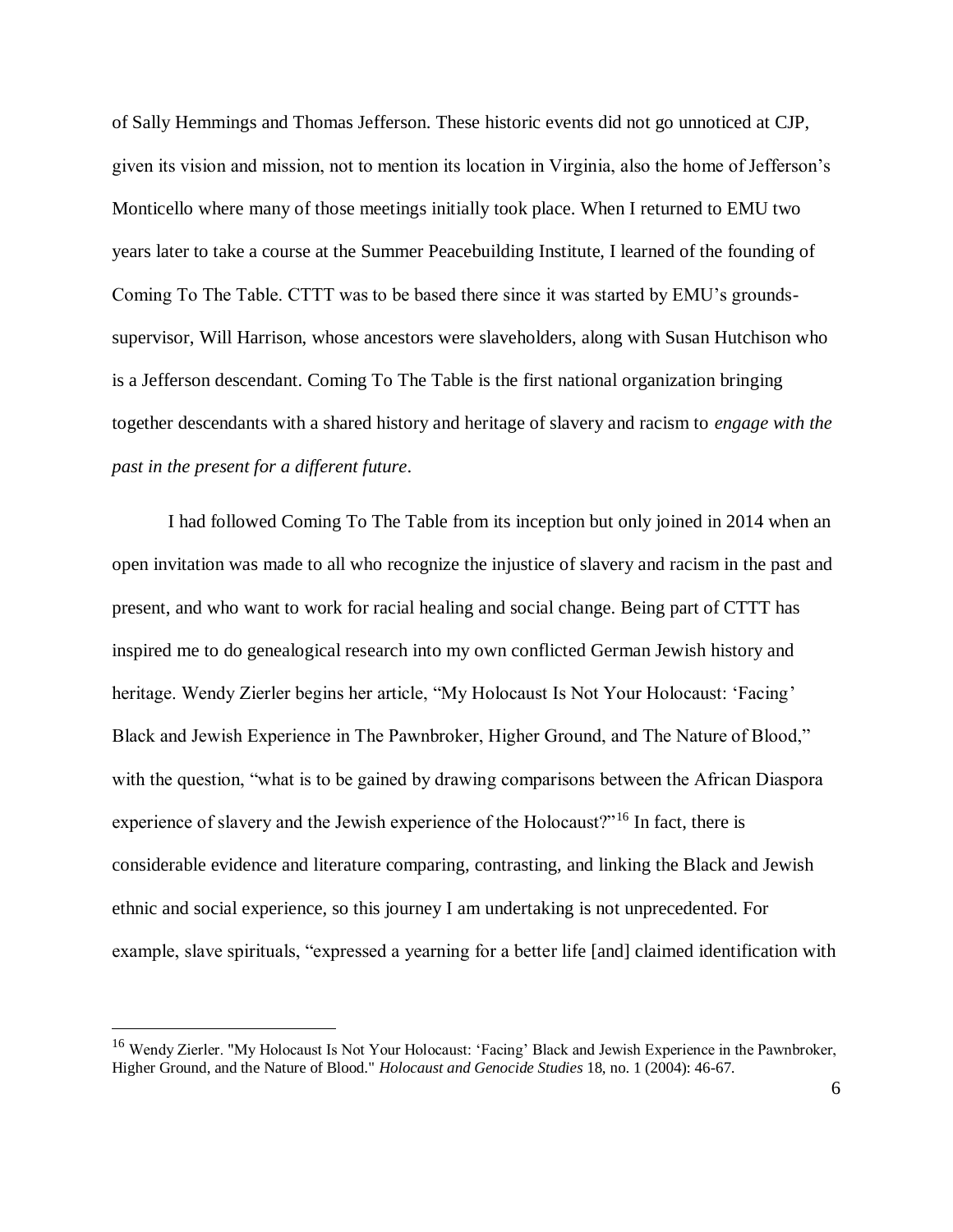the children of Israel."<sup>17</sup> Likewise, depending on when and where Jews have lived in the United States, they have been assigned to the white race and at other times an "off-white race" which shares the "experience of marginality" with Blacks and other minority power groups.<sup>18</sup>

I do not think it is useful to compare trauma. However, efforts by second and third generation Germans who have worked to acknowledge and make amends for an inherited legacy of wrongdoing are models worth looking at as we in the United States find our ways to address the legacies of slavery and racism in the present. I am a woman, Jewish, and white. As a Jewish woman, I have experienced sexism and anti-Semitism along with the privilege that comes from being European American in the United States. These are complex, interconnected issues requiring both an internal journey about my personal heritage and an external journey regarding the heritage of my country. What can I learn from my German peers to make amends for my white privilege that often goes unacknowledged and from which I frequently benefit? What can we, as a nation, learn from third-generation Germans who offer us fifty years of "collective introspection,"<sup>19</sup> repair, and action?

 $17$  http://www.umc.org/resources/part-of-history-african-american-spirituals-still-heal

<sup>18</sup> Karen Brodkin. *How Jews Became White Folks and What That Says About Race in America*. (New Brunswick: Rutgers University Press, 1998).

<sup>19</sup> See for example, Dan Bar-On. *Legacy of Silence: Encounters with Children of the Third Reich*. [\(Cambridge:](https://www.google.com/search?client=firefox-b-1&q=Cambridge,+Massachusetts&stick=H4sIAAAAAAAAAOPgE-LUz9U3MMm1yDNT4gAxDQszzLWMMsqt9JPzc3JSk0sy8_P084vSE_MyqxJBnGKrjNTElMLSxKKS1KJihZz8ZLDwIlYJ58TcpKLMlPRUHQXfxOLixOSM0uLUkpJiADuS_wJmAAAA&sa=X&ved=2ahUKEwiv0ZOx_53gAhWjd98KHR3MCzgQmxMoATAaegQIBhAO&biw=1536&bih=728) Harvard University Press 1989); Dan Bar-On and Fatma Kassem. "Storytelling as a Way to Work through Intractable Conflicts: The German-Jewish Experience and Its Relevance to the Palestinian-Israeli Context." *Journal of Social Issues* 60.2 (2004); Yaacov Bar-Siman-Tov. *From Conflict Resolution to Reconciliation*. (New York: Oxford University Press, 2004); Björn Krondorfer. *Remembrance and Reconciliation: Encounters between Young Jews and Germans*. (New Haven: Yale University Press, 1995); Toshio Ohsako. "German Pupils and Jewish Seniors: Intergenerational Dialogue as a Framework for Healing History." *Linking Lifetimes: A Global View of Intergenerational Exchange*. Ed. Matthew S. Kaplan, Nancy Z. Henkin, Atsuko T. Kusano. [\(Lanham:](https://www.google.com/search?client=firefox-b-1&q=Lanham,+Maryland&stick=H4sIAAAAAAAAAOPgE-LSz9U3MCo0rSjKUuIEs00KjQq1jDLKrfST83NyUpNLMvPz9POL0hPzMqsSQZxiq4zUxJTC0sSiktSiYoWc_GSw8CJWAZ_EvIzEXB0F38SiypzEvBQAVCt9cWAAAAA&sa=X&ved=2ahUKEwiukvK-gJ7gAhUniOAKHUG5BuMQmxMoATAQegQIBRAO&biw=1536&bih=728) University Press of America, 2002).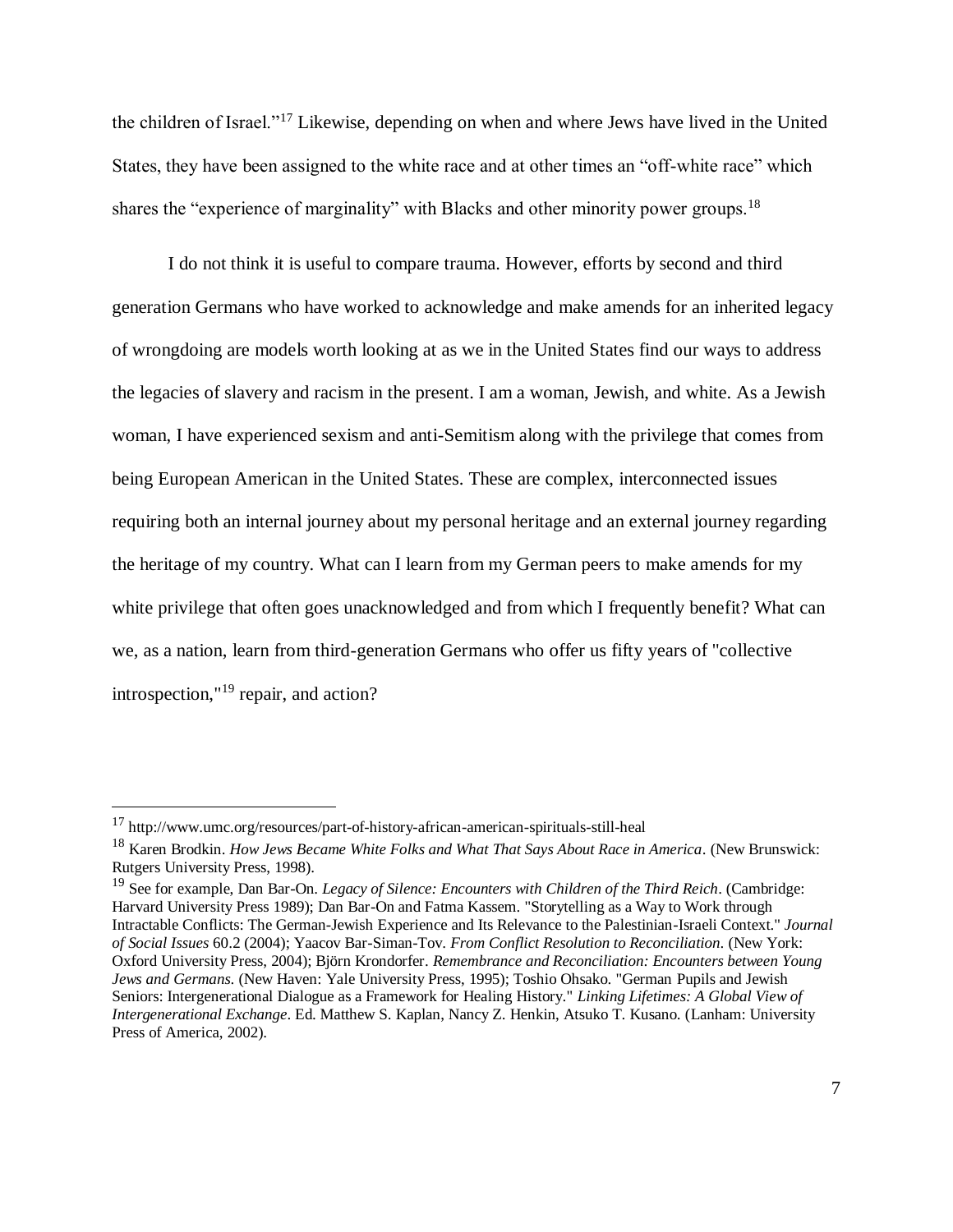# **Writing Projects at Coming To The Table**

A "collective introspection" can take any number of forms. Coming To The Table has working groups focused on reparations, trips to sites significant to slavery and the civil rights movement, a writer's group, monthly dialogues, meditation, inspiring the next generation of activists, and a group for linked descendants (African Americans and European Americans with shared ancestry). In addition, CTTT members are prolific authors and poets, documentary filmmakers, artists, presenters, and activist public historians, offering genealogy research support, and advocating for the recovery of slave cemeteries. When there are few or no traces left, these creative projects take on the added challenge and responsibility of "historical representation."<sup>20</sup> At the same time, preservation and documentation can be healing and empowering when histories that have been all but lost or forgotten are recovered through (re)constructed and memorialized word, image, and ritual.

For instance, the Linked Descendants working group maintains the Bittersweet: Linked Through Slavery blog.<sup>21</sup> As CTTT member Felicia Furman notes, the organization "places a high value on these links because personal connections can create a compelling and intense desire for healing and reconciliation."<sup>22</sup> Members and others are invited to share their stories of doing genealogical research, approaching linked relatives, and having the opportunity to respond to the posts of others who generate important online dialogues about racism and justice. These 500-to-1000-word pieces describe the power of genealogy, blood, place and story<sup>23</sup> as well as the

<sup>20</sup> Saidiya Hartman. "The Time of Slavery." *The South Atlantic Quarterly* 101.4 (2002): 757-77.

<sup>21</sup> [https://linkedthroughslavery.com/our-stories/.](https://linkedthroughslavery.com/our-stories/)

<sup>22</sup> [https://linkedthroughslavery.com/2015/06/28/just-like-family/.](https://linkedthroughslavery.com/2015/06/28/just-like-family/)

<sup>23</sup> [https://linkedthroughslavery.com/2015/12/01/linked-through-stories-and-history/.](https://linkedthroughslavery.com/2015/12/01/linked-through-stories-and-history/)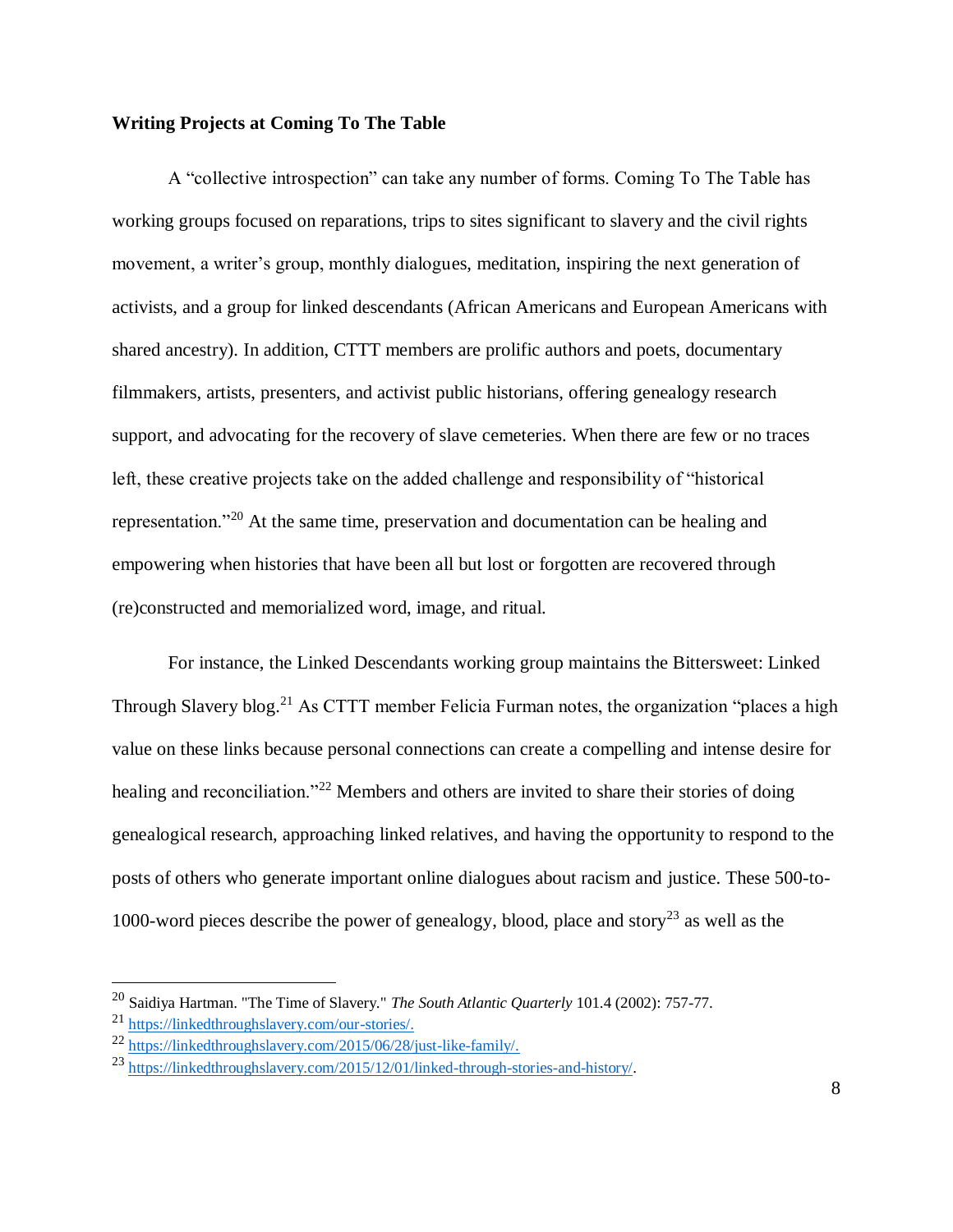frustrations of trying to find documentation, and thus they piece together a narrative based on educated assumptions about the personalities and behaviors of ancestors, along with the rationalization of slavery–what Grant Hayter-Menzies describes in *End of the List* how "a combination of imagination and logic suggests a scenario."<sup>24</sup>

As challenging as it can be for descendants of enslavers to find information about their ancestors, it can be that much harder or impossible for descendants of enslaved people. To aid her healing process, Sharon Morgan developed a database called Our Black Ancestry to help African Americans find their history in honor of her ancestors–enslaved, enslavers, and lynching victims.<sup>25</sup> Morgan's database has a special section for descendants of enslavers where they can contribute information about the people their family enslaved, people who are often discovered in family papers such as deeds and wills. Morgan also co-authored Repairing the Breach of Slavery with co-author Prinny Anderson<sup>26</sup> for the Bittersweet blog, which describes the CTTT monthly conference call as a venue for "what linked descendants say about making connections across the divide." The blog post describes participant satisfactions as well as their frustrations with trying to contact and create relationships with their linked family members. Then, the blog post reader is asked, "What would YOU like to say to or ask of people with whom you are linked by slavery?" (sic.).

<sup>24</sup> [https://linkedthroughslavery.com/2015/09/09/end-of-the-list/.](https://linkedthroughslavery.com/2015/09/09/end-of-the-list/)

<sup>25</sup> Sharon Morgan. Our Black Ancestry. https://ourblackancestry.com/about.php.

<sup>26</sup> [https://linkedthroughslavery.com/2016/02/10/repairing-the-breach-of-slavery/.](https://linkedthroughslavery.com/2016/02/10/repairing-the-breach-of-slavery/)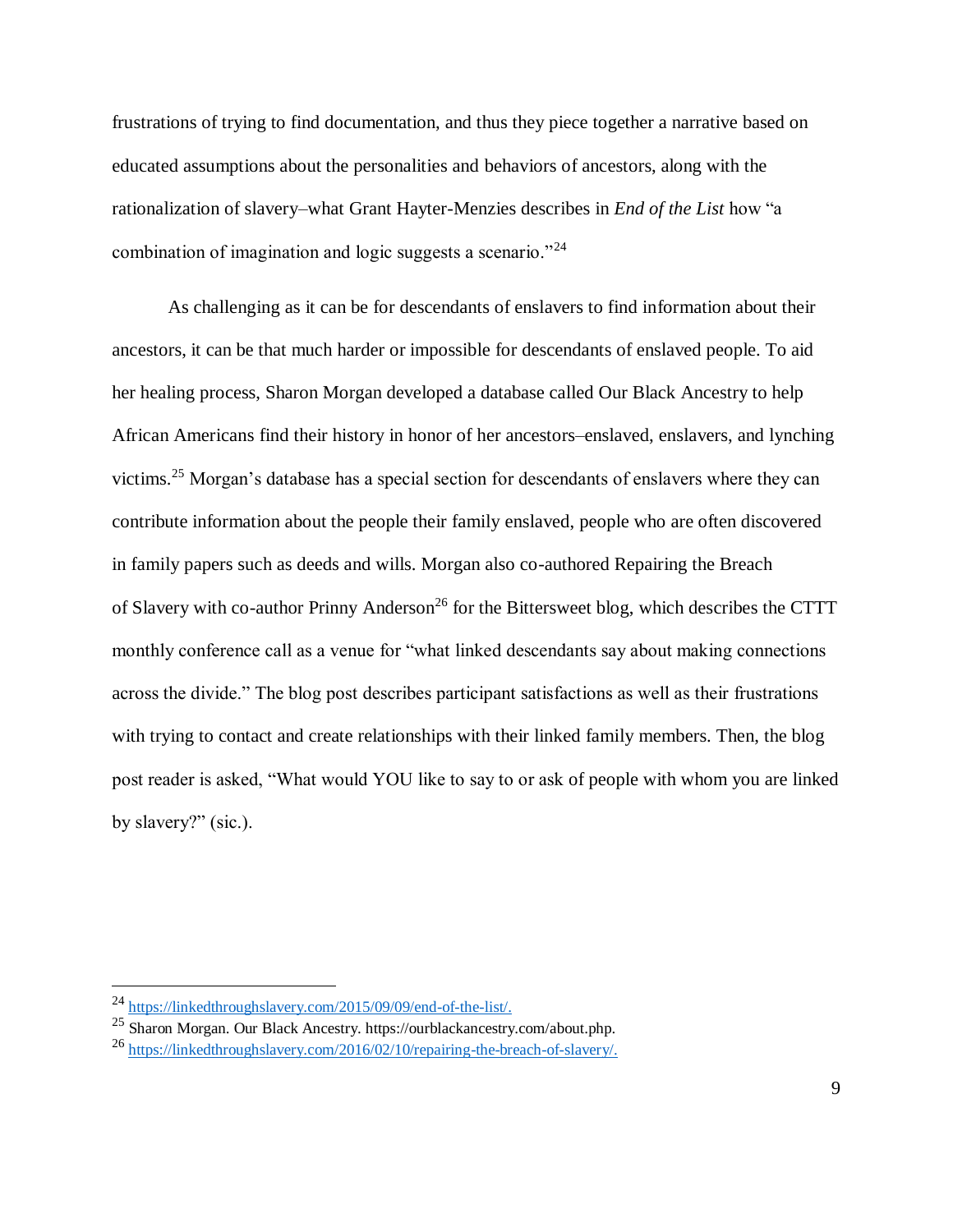This invitation to the reader to add their story to the blog is also an invitation to those who have not yet begun their own family history (re)search to take on the task to further repair the divisions and estrangements that are also an inheritance of settler colonialism and slavery. The monthly conference call is another example of how Coming To The Table works to maintain connections between biannual conferences. One conference call in September 2014 was focused on developing a Coming To The Table writers' group. Several on the call voiced a similar need to write their stories in community because they were new to the writing process. Others felt prepared to take on the challenge but expressed a concern that they did not think they had enough in their respective story for a whole book or did not have the time for such an endeavor. This conversation sparked the idea of a collection of non-fiction essays by descendants of enslavers and the enslaved to be published in one volume. There are many commendable books on slavery in the United States,<sup>27</sup> but none of these texts takes a multiple-perspective approach. This opportunity is something that Coming To The Table members could do and should do in keeping with the organization's efforts to challenge and transform the legacy of slavery and racism.

Most Coming To The Table efforts are co-led by an African American and a European American, so I partnered with journalist Dionne Ford, a descendant of both enslavers and enslaved to co-edit the anthology. Dionne is also researching and writing her own memoir called

<sup>27</sup> See for example, Edward Ball. *Slaves in the Family.* (New York: Farrar, Straus and Giroux, 1998); Karen Branan. *The Family Tree: A Lynching in Georgia, a Legacy of Secrets*, *and My Search for the Truth*, (New York: Atria, 2016); Thomas Norman DeWolf. *Inheriting the Trade: A Northern Family Confronts Its Legacy as the Largest Slave-Trading Dynasty in U. S. History.* (Boston: Beacon Press, 2008); Annette Gordon-Reed. *Thomas Jefferson and Sally Hemings; An American Controversy*. (Charlottesville: University of Virginia Press, 1997); Saidiya Hartman. *Lose Your Mother: A Journey Along the Atlantic Slave Route.* (New York: Farrar, Straus and Giroux, 2007); James Oliver Horton and Horton, Lois E. *Slavery and the Making of America.* (Oxford: Oxford University Press, 2006); Wiencek, Henry. *The Hairstons: An American Family in Black and White*. (New York: St. Martin's Press, 1999).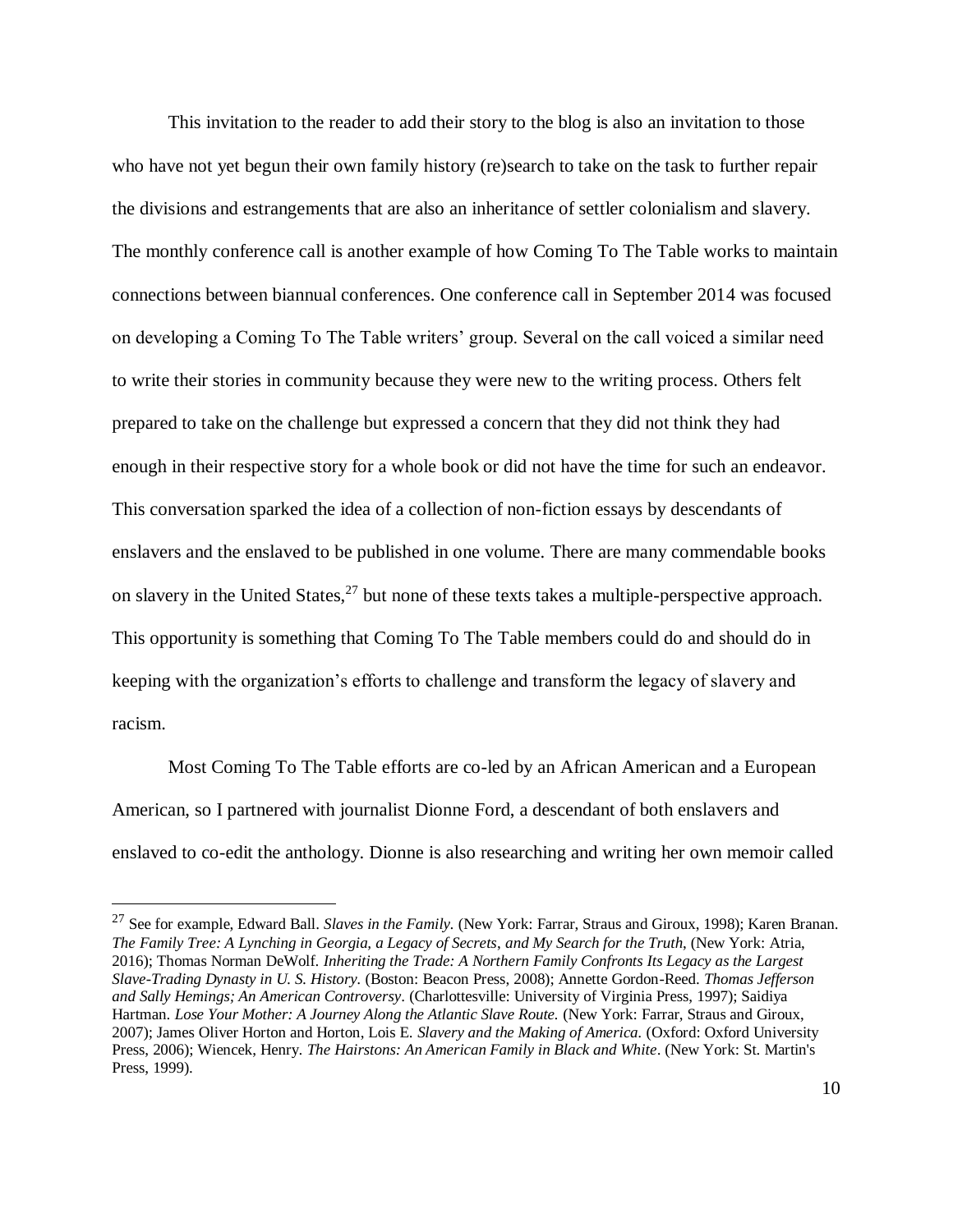*Finding Josephine* that is about Dionne's journey to discover and recover her biracial heritage.<sup>28</sup> As co-editors, we created the title, *Slavery's Descendants: Shared Legacies of Race and Reconciliation*. <sup>29</sup> While Dionne and I had thought about the positive contribution the anthology will have for those who read the book, as it turns out, writing the respective narratives has had a cathartic effect for several contributors. Literature, be it prose, poetry, fiction, or nonfiction, has a powerful role to play in the reconciliation process for authors as well as readers. Narratives can be transformative for authors when we are able to make meaning of our experiences and find shared meaning with others. Making connections based on communal experiences can be particularly healing for groups such as African Americans who "have experienced political repression, historic violence, or marginalization, [whose] voices and experiences have usually been excluded from mainstream understanding of that particular period of history."<sup>30</sup> Coming To The Table members, however, are not only crossing racial divides. Many are also seeking out ways to find the humanity in their own ancestors. For some of the European Americans, this is a particularly challenging part of their journey. Whereas descendants of enslavers often feel guilt, African Americans may feel shame and even a kind of inherited trauma termed "Post Traumatic Slave Syndrome"<sup>31</sup> as a consequence of being descended from enslaved people.<sup>32</sup> CTTT members are not just attempting to walk in another's shoes; we are attempting "to walk back in

<sup>28</sup> Dionne Ford. *Finding Josephine.* (New York: G.P. Putnam's Sons, 2020).

<sup>29</sup> Dionne Ford, and Jill Strauss, eds. *Slavery's Descendants: Shared Legacies of Race and Reconciliation*. (New Brunswick: Rutgers University Press, 2019).

<sup>30</sup> David Anderson Hooker, and Amy Potter Czajkowski. *Transforming Historical Harms*. (Harrisonburg: Eastern Mennonite University, 2012).

<sup>&</sup>lt;sup>31</sup> Joy DeGruy Leary. Post Traumatic Slave Syndrome: America's Legacy of Enduring Injury and Healing. (Portland: Uptone Press, 2005).

<sup>&</sup>lt;sup>32</sup> Alma Carten. "How the Legacy of Slavery Affects the Mental Health of Black Americans Today." http://theconversation.com/how-the-legacy-of-slavery-affects-the-mental-health-of-black-americans-today-44642.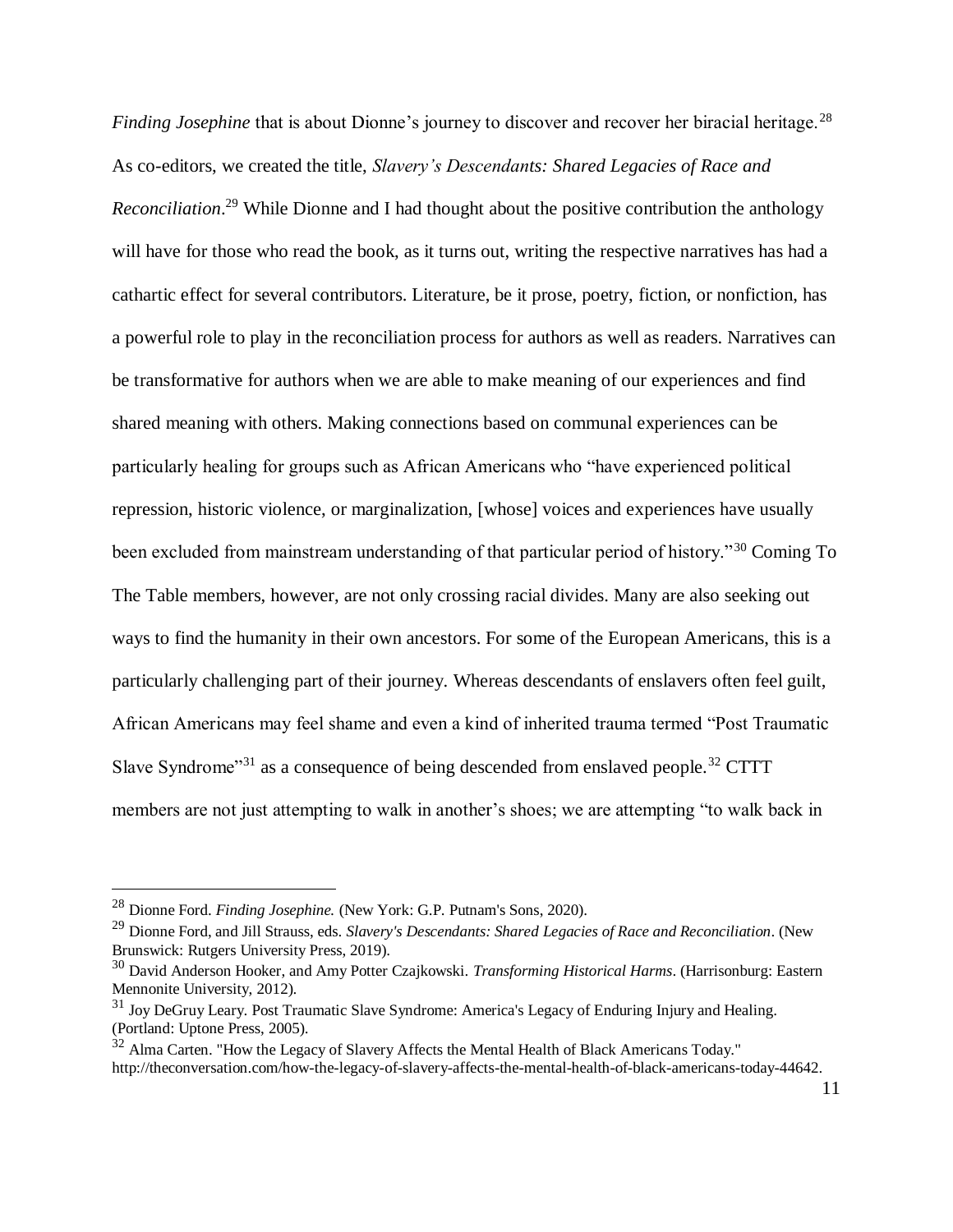someone's footsteps,"<sup>33</sup> and this requires empathy and imagination as well as a sense of obligation for what happened in the past.

The telling observation that she was "walking back in someone's footsteps" was made by Crystal Rosson, a participant in one of CTTT's Slave Dwelling Project overnight events led by CTTT member Joe McGill.<sup>34</sup> This event was held at Thomas Jefferson's Poplar Forest plantation. McGill has arranged Slave Dwelling Project overnights across the country to raise awareness and discussion, as well as encourage protection of extant slave dwellings. Empathy and understanding are created through first-hand experiences of sleeping in the same spaces and in the same ways as the enslaved did, namely on the floor. "It's being a part of and going through the same thing that they went through and feeling what they felt, and through that, understanding just a glimpse into that world."<sup>35</sup> Hamber maintains that genuine healing is communicated through the context and process, and also through the relationships engendered around the rituals and actions of righting the wrongs of the past and the present. <sup>36</sup> However, as discussed at the beginning of this chapter, there are many reasons for an unwillingness or inability to engage in these processes. Cohen points out that while there can be a "mismatch between people's need to tell their stories and express their suffering, and 'the other's capacity to listen."<sup>37</sup> Reading someone else's experience can seem less threatening, leaving the reader more open to taking in

<sup>33</sup> Emma Schkloven. "Visitors Spend the Night at Poplar Forest as Part of Slave Dwelling Project." *The News & Advance*, (2017).

<sup>34</sup> <http://slavedwellingproject.org/>

<sup>35</sup> Emma Schkloven. "Visitors Spend the Night at Poplar Forest as Part of Slave Dwelling Project." *The News & Advance*, (2017).

<sup>&</sup>lt;sup>36</sup> Brandon Hamber. "Public Memorials and Reconciliation Processes in Northern Ireland," (paper presented at the Trauma and Transitional Justice in Divided Societies Conference. Warrington, Virginia 2004).

<sup>37</sup> Cynthia Cohen. "Engaging with the Arts to Promote Coexistence." In *Imagine Coexistence: Restoring Humanity after Violent Ethnic Conflict*, edited by Antonia Chayes, Martha Minow. (San Francisco: Jossey-Bass, 2003).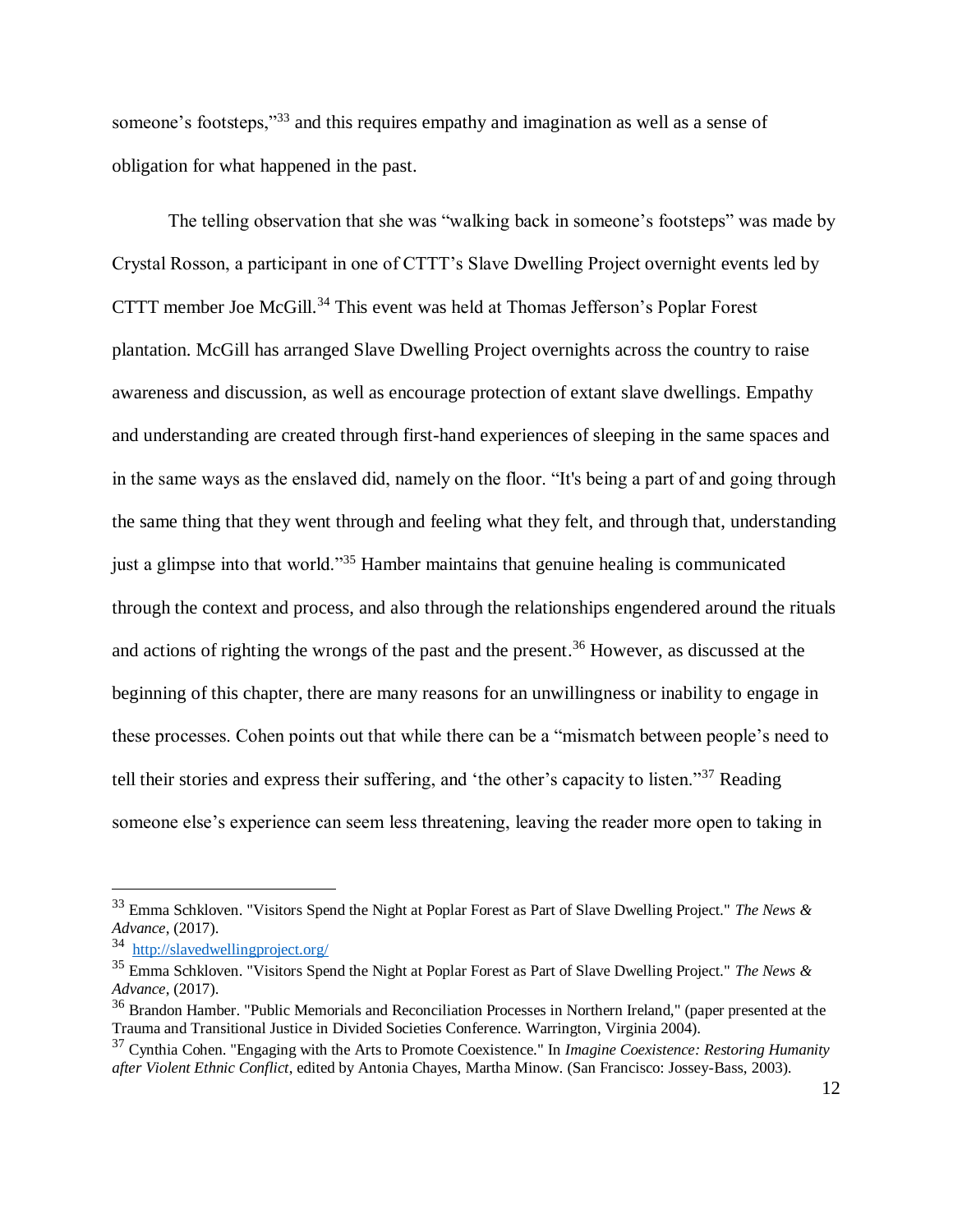the narrative even when it is counter to their understanding of the world or identity. This initial willingness to accept the experience of the other as valid is a first step toward reconciliation and even forgiveness.

What forgiveness and literary activity share, then, is an act of submission and active risktaking in so far as one person opens up to the possibilities brought into existence through contact with another person. For just as in writing, where the author must relinquish the desire to predetermine the reader's comprehension in any definitive way, so also in giving and offering forgiveness, participants must make themselves vulnerable to the interpreting activity of the other.<sup>38</sup>

As it turns out, I went through this interpreting activity myself as co-editor of *Slavery's Descendants*. I am writing a chapter entitled, "What a Legacy of Slavery and Racism" Has to do with Me," which explores our present-day dilemma and debate on the purposes and consequences of revisiting the past through the lens of my own story. Like all the contributing authors, I am doing genealogical research and collecting information from relatives. In addition, writing this chapter coincides with an opportunity to do onsite research in Michelfeld, Germany, the hometown of my grandfather and my ancestors going back to at least the 1700s. My guides are the townspeople who are researching and memorializing my great-grandparents who were the last Jews in the village and the last to leave in 1937 or 1938. I also plan to go to the surviving home of my great-grandparents which my father remembers visiting as a young child. I will write about the experience of having pieces of my lost ancestry returned to me by those who

<sup>38</sup> Julie McGonegal. *Imagining Justice: The Politics of Postcolonial Forgiveness and Reconciliation*. (Montreal: McGill-Queen's University Press, 2008).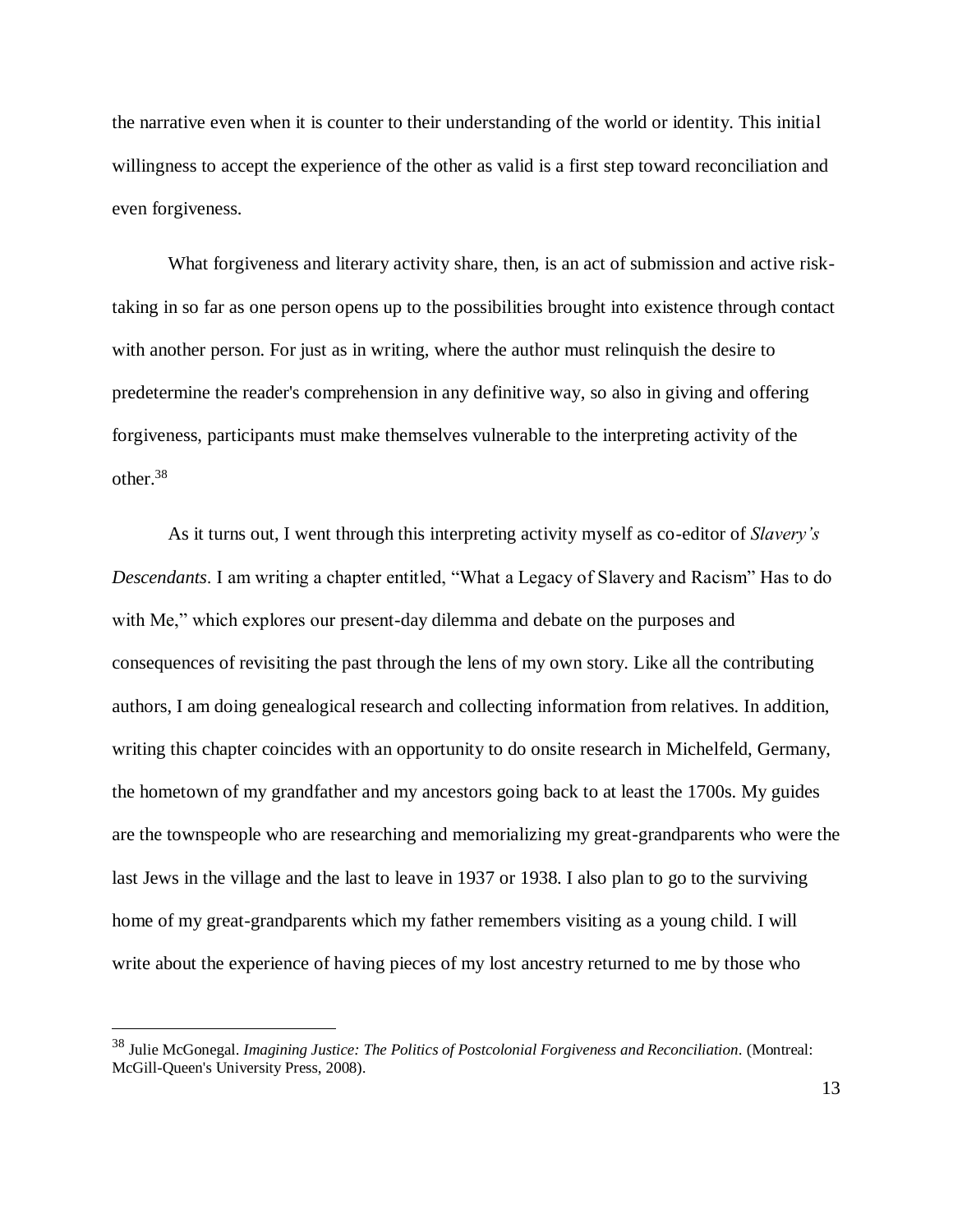descend from the ones that tried to take it away. In the process, I will create my own narrative of a past of forced displacement and migration that in turn creates a sense of place and a new belonging for me. Hopefully I will also build new relationships with those who are doing the hard work of researching and documenting our shared past.

Coming To The Table members are enthusiastic about the idea of an anthology. From the original thirty proposals we now have a collection of more than two dozen essays that collectively give a more nuanced perspective on our national inheritance of slavery and racism. *Slavery's Descendants* includes essays by contributors like Sarah Kohrs who writes about restoring a cemetery in her community where many enslaved were buried. Karen Branan and Stephanie Harp reconstruct their families' participation in separate lynchings, and recount their work to memorialize the victims. Phoebe and Betty Kilby tour the country, discussing their families' connection through slavery.<sup>39</sup>

The narratives included in *Slavery's Descendants* expand the time frame associated with our country's history of slavery. The wide range starts with Grant Hayter Menzies' narrative which connects his family's roots to the first 1555 slave route from Africa to England which thereafter became an established practice carried over to the 'new world.' At the other end of the time continuum is Elisa Pearmain's narrative that probes the accepted relationships established by the institution of slavery which remained in her family in the body of a cook all the way through the 1960's and the Apollo Mission to the moon. The essays return to the Americas with Fabrice Guerrier who emigrated to the United States from Haiti as a teenager when he "first

<sup>&</sup>lt;sup>39</sup> Dionne Ford, and Jill Strauss, eds. Slavery's Descendants: Shared Legacies of Race and Reconciliation. (New Brunswick: Rutgers University Press, 2019).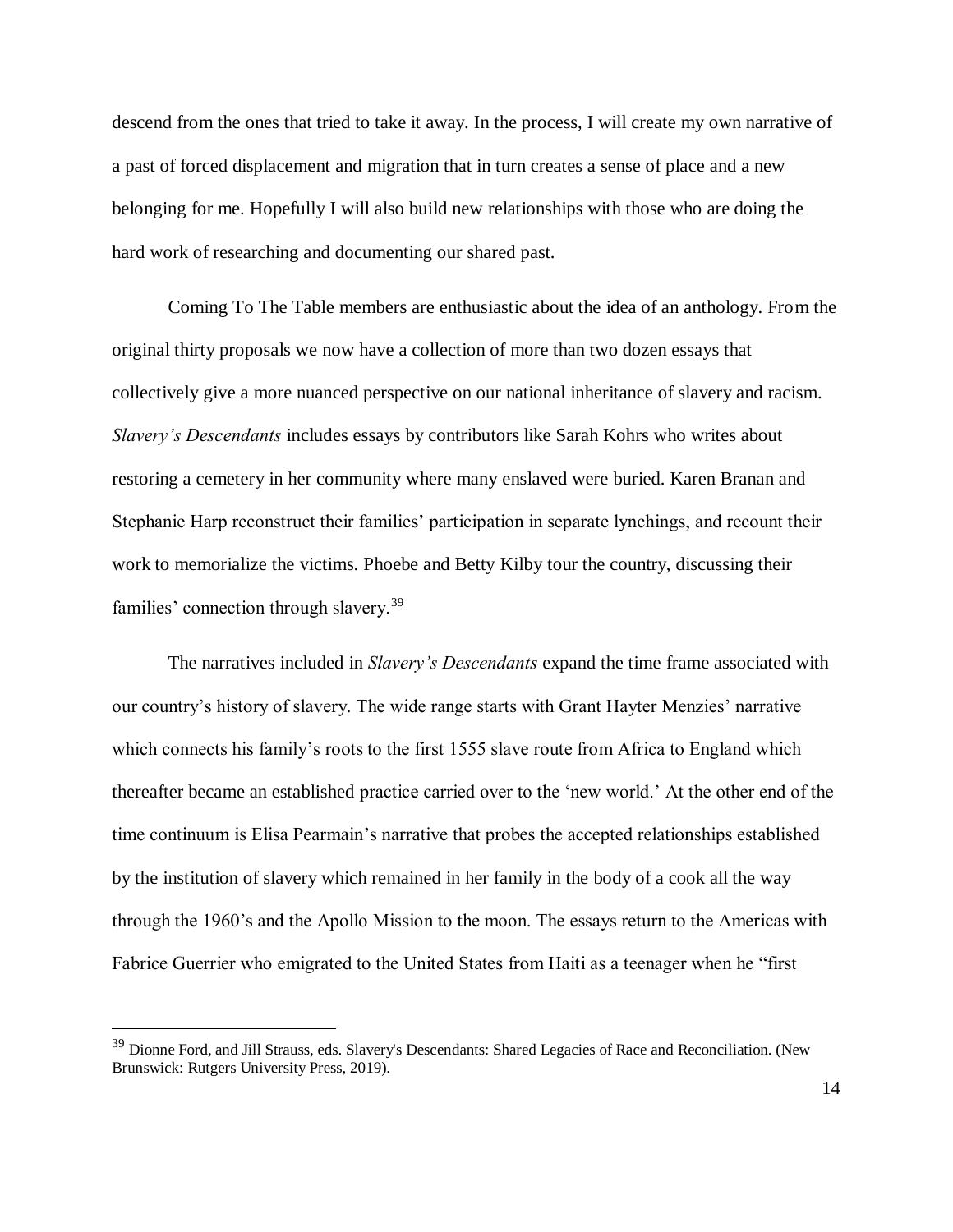discovered that he was Black." To comprehend what it means to be a Black man in the United States, Fabrice looked to W.E.B. Dubois, and then found healing at the Center for Justice and Peacebuilding through Coming To The Table activities. These essays also enlarge our understanding of where slavery existed, which includes Rhode Island (DeWolf) and Oregon (Noakes). Some of the narratives reframe who we assume to have been touched by slavery. For example, Rodney Williams recounts unearthing that his ancestor was the son of a slave and a Quaker, a religious group thought of as pacifist and egalitarian. These and the rest of the essays by descendants of enslavers and the enslaved are uncomfortable and sometimes harrowing, filled with recurring themes of displacement (literally and figuratively), identity, trauma, shame and guilt, memory and silences across generations, along with generosity, gratitude, and love. Throughout the book, the various contributions challenge readers' understanding of history while uncovering personal and collective truths.

## **Conclusion**

 $\overline{a}$ 

In his January 2017 Farewell Address, President Barak Obama said, "Race remains a potent and often divisive force in our society."<sup>40</sup> Coming To The Table, with its mission and vision, is expanding the restorative justice field by including efforts of historical dialogue for expression of harms, both past and present, and to determine obligations for inherited and present-day wrongs. Moving beyond guilt, shame, and blame, and on to imagining possibilities can have the added benefit of giving citizens an opportunity to not only break open the many

<sup>40</sup> https://www.nytimes.com/2017/01/10/us/politics/obama-farewell-address-speech.html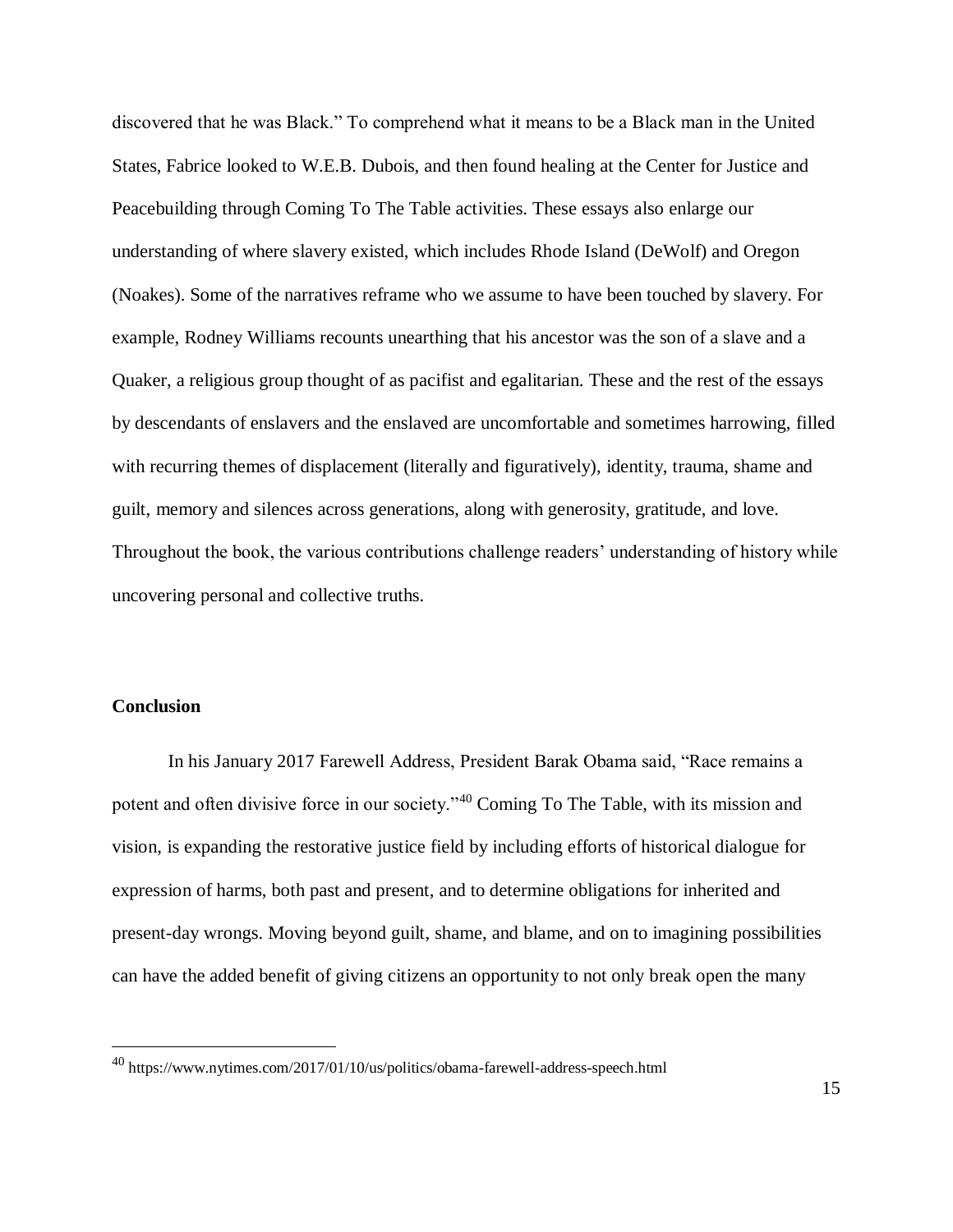facets of our national story, but also to determine together what Bell calls a "collective meaning" of our shared history and legacy. In the absence of a national truth-telling process, CTTT is taking the first steps by adapting restorative justice models at the grassroots, offering examples for how we can use restorative practices in more situations and contexts in society. Coming To The Table also emphasizes the creative, generative possibilities of taking action for societal transformation. For there to be true, national self-examination or "collective introspection" (if such a thing were possible), we will need organizations like CTTT that are creating the conditions for accountability and for what author Jill Scott calls "poetic forgiveness" that "arises as the product of human creative communication… this forgiveness constructs us. It speaks to us as we speak in creative ways."<sup>41</sup> At CTTT, we believe that by learning our history, we can forge a new sense of identity and use that knowledge to educate others and create solidarity.

<sup>41</sup> Jill Scott. *A Poetics of Forgiveness: Cultural Responses to Loss and Wrongdoing*. (New York: Palgrave Macmillan, 2010).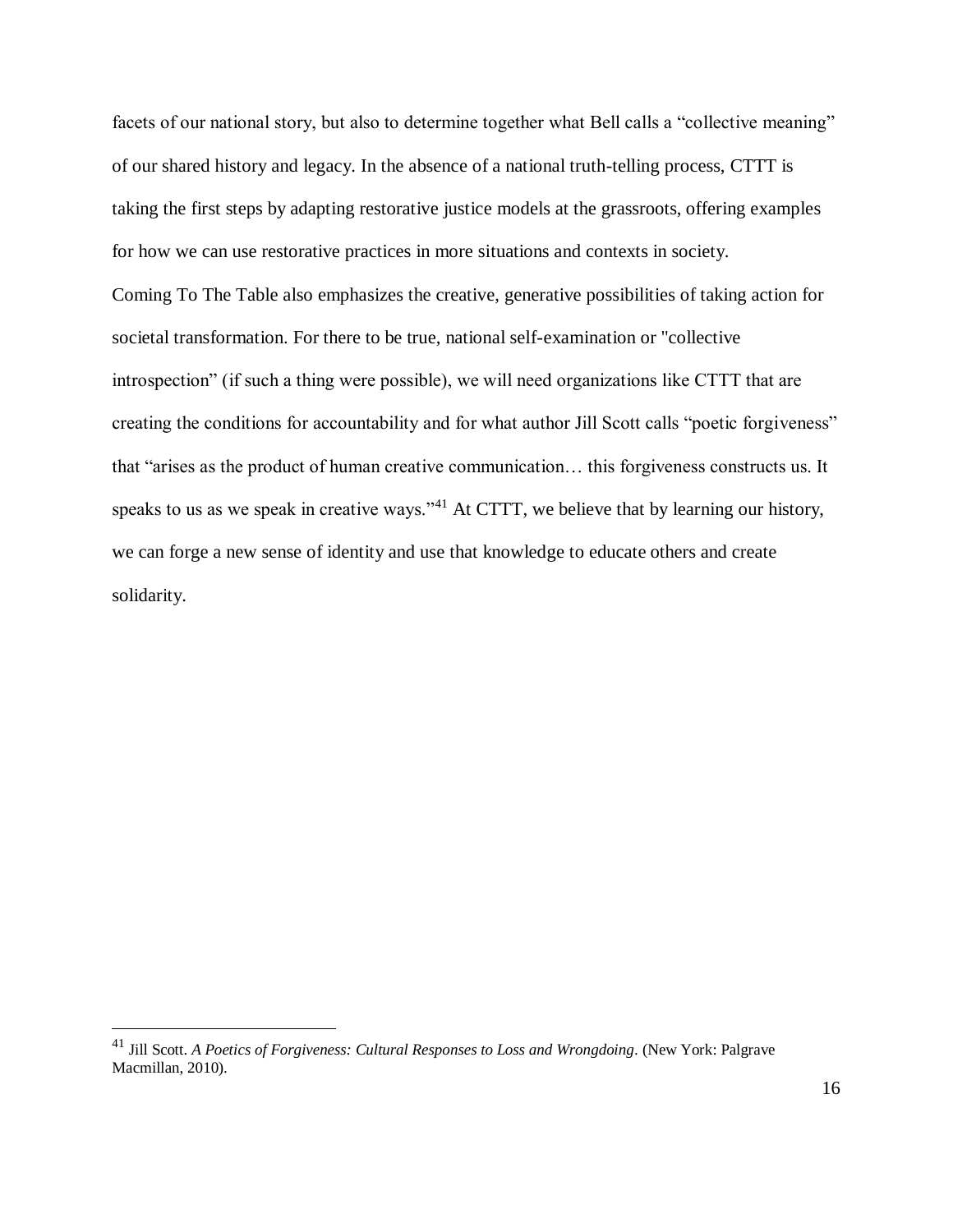### **Works Cited**

- Bell, Vikki 2011. "Contemporary Art and Transitional Justice in Northern Ireland: The Consolation of Form." *Journal of Visual Culture* 10 (3):324-353. doi: doi:10.1177/1470412911419760.
- Bennett, Milton J. 1998. *Basic Concepts of Intercultural Communication: Selected Readings*. Yarmouth: Intercultural Press, Inc.
- Berlin, Ira. 2009. "Coming to Terms with Slavery in Twenty-First-Century America." In *Slavery and Public History : the Tough Stuff of American Memory*, edited by James Oliver Horton, Lois E. Horton. Chapel Hill: University of North Carolina Press.
- Brodkin, Karen. 1998. *How Jews Became White Folks and What that Says About Race in America*. New Brunswick: Rutgers University Press.
- Carten, Alma 2015. "How the Legacy of Slavery Affects the Mental Health of Black Americans Today." [http://theconversation.com/how-the-legacy-of-slavery-affects-the-mental-health](http://theconversation.com/how-the-legacy-of-slavery-affects-the-mental-health-of-black-americans-today-44642)[of-black-americans-today-44642.](http://theconversation.com/how-the-legacy-of-slavery-affects-the-mental-health-of-black-americans-today-44642)
- Cohen, Cynthia. 2003. "Engaging with the Arts to Promote Coexistence." In *Imagine Coexistence: Restoring Humanity After Violent Ethnic Conflict*, edited by Antonia Chayes, Martha Minow. San Francisco: Jossey-Bass.
- Ford, Dionne, and Jill Strauss, eds. 2019. *Slavery's Descendants: Shared Legacies of Race and Reconciliation*. New Brunswick: Rutgers University Press.

Ford, Dionne. 2020. *Finding Josephine.* New York: G.P. Putnam's Sons.

Gopnik, Adam 2012. The Spanish Inquisition Revisited. *The New Yorker* (January 16). Accessed July 5, 2017.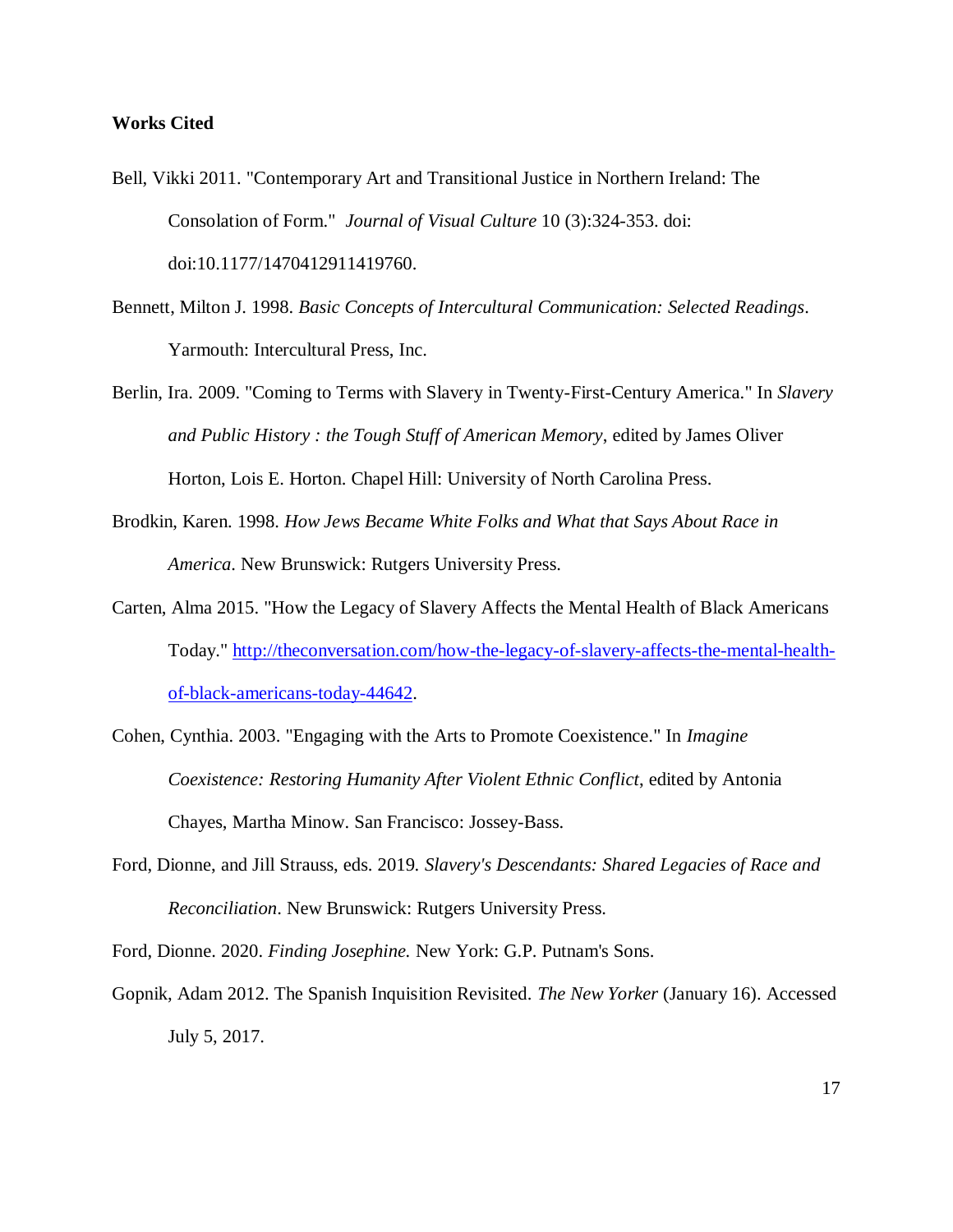- Gutman, Yifat, Adam D. Brown, and Amy Sodaro, eds. 2010. *Memory and the Future: Transnational Politics, Ethics and Society*, *Memory Studies*. Hampshire: Palgrave Macmillan.
- Hamber, Brandon. 2004. "Public Memorials and Reconciliation Processes in Northern Ireland." Trauma and Transitional Justice in Divided Societies Conference, Warrington, Virginia.
- Hooker, David Anderson, and Amy Potter Czajkowski. 2012. "Transforming Historical Harms." Harrisonburg: Eastern Mennonite University.
- Leary, Joy DeGruy. 2005. *Post Traumatic Slave Syndrome : America's Legacy of Enduring Injury and Healing*. Portland: Uptone Press.
- Lewis, Ted, and Mark Umbreit. 2015. "A Humanistic Approach to Mediation and Dialogue: An Evolving Transformative Practice." *Conflict Resolution Quarterly* 33 (1):3-17. doi: 10.1002/crq.21130.

Livingston, James. 2015. Don't Repress the Past. *The Chronicle of Higher Education*.

- Martin, Michael T., and Marilyn Yaquinto, eds. 2007. *Redress for Historical Injustices in the United States : On Reparations for Slavery, Jim Crow, and Their Legacies*. Durham: Duke University Press.
- McGonegal, Julie. 2008. *Imagining Justice: The Politics of Postcolonial Forgiveness and Reconciliation*. Montreal: McGill-Queen's University Press.

Parry, Marc. 2017. Stained by Slavery. *Chronicle of Higher Education* 63 (27): B6-B9.

Pranis, Kay. 2005. *The Little Book of Circle Processes : A New/Old Approach to Peacemaking*. Intercourse: Good Books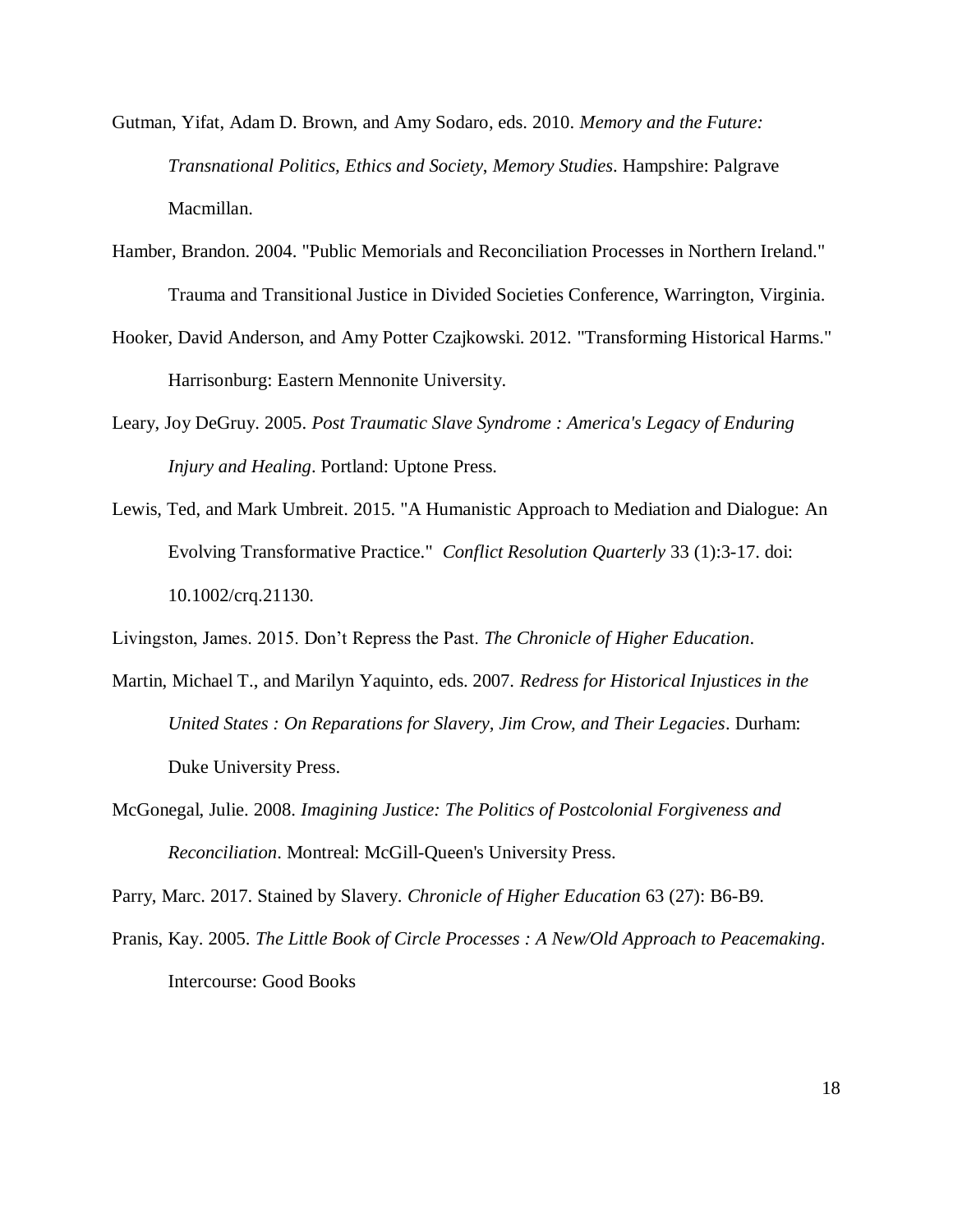- Pranis, Kay, Barry Stuart, and Mark Wedge. 2003. *Peacemaking Circles : From Crime to Community*. St. Paul: Living Justice Press.
- Schkloven, Emma 2017. "Visitors Spend the Night at Poplar Forest as Part of Slave Dwelling Project." *The News & Advance*. [http://www.newsadvance.com/lifestyles/visitors-spend](http://www.newsadvance.com/lifestyles/visitors-spend-the-night-at-poplar-forest-as-part-of/article_4a33dd19-09cd-5b10-8fa8-6560fdd1090b.html)[the-night-at-poplar-forest-as-part-of/article\\_4a33dd19-09cd-5b10-8fa8-](http://www.newsadvance.com/lifestyles/visitors-spend-the-night-at-poplar-forest-as-part-of/article_4a33dd19-09cd-5b10-8fa8-6560fdd1090b.html) [6560fdd1090b.html.](http://www.newsadvance.com/lifestyles/visitors-spend-the-night-at-poplar-forest-as-part-of/article_4a33dd19-09cd-5b10-8fa8-6560fdd1090b.html)
- Scott, Jill. 2010. *A Poetics of Forgiveness : Cultural Responses to Loss and Wrongdoing*. New York: Palgrave Macmillan.
- Strauss, Jill. 2014. "The Art of Acknowledgement : Re-imagining Relationships in Northern Ireland " In *Reparation for Victims of Crimes Against Humanity : The Healing Role of Reparation*, edited by Jo-Anne M. Wemmers. London: Routledge.
- Umbreit, Mark S., Betty Vos, Robert B. Coates, Elizabeth, Lightfoot. 2005. "Restorative Justice in The Twenty-first Century: A Social Movement Full of Opportunities and Pitfalls." *Marquette Law Review* 89 (2):251-304.

Wagner-Pacifici, Robin Erica. 2017. *What is an Event?* Chicago: University of Chicago Press.

Weyeneth, Robert R. 2001. "The Power of Apology and the Process of Historical Reconciliation." *The Public Historian* 23 (3):9-38. doi: 10.1525/tph.2001.23.3.9.

Yoder, David 2014. "Desire to address, heal, traumatic legacy of U.S. slavery sparks growth in Coming to the Table group." Eastern Mennonite University. https://emu.edu/now/news/2014/06/desire-to-address-heal-traumatic-legacy-of-u-sslavery-sparks-growth-in-coming-to-the-table-group/.